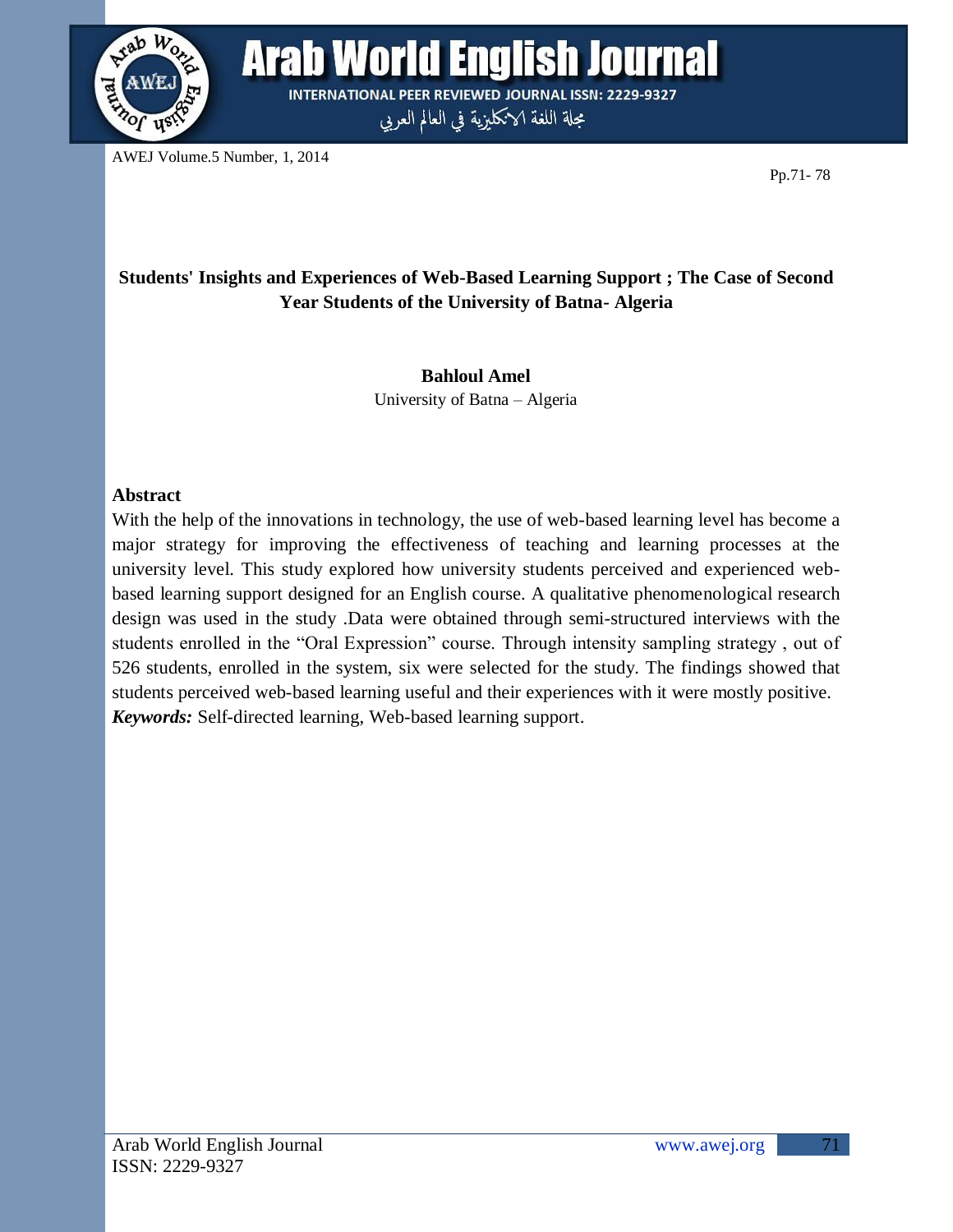#### **Introduction**

 With the help of the innovations in technology, the use of Web-based learning level has become a major strategy for improving the effectiveness of teaching and learning processes at the university level. Web-based learning environments have various advantages when compared to traditional face-to-face learning. First of all, it provides self-regulated learning and autonomy. As Stevens and Switzer (2006) state , it provides a better opportunity for students to foster their autonomy. In addition, the students are more autonomous and less dependent on teacher"s approval and instruction.

 There are various ways of using web support for instruction, and research is crucial to test and compare them for their effectiveness and impact on student learning. Studies focus on effective use of web based learning environment, students perspective, and its application on different areas. There also studies on the effect of web-based learning environment on success and motivation of students along with studies on web-based learning as self-directed learning.

 Thomas (2008) studied the effective use of web-based learning environment . They tested the students' level of anxiety and evaluated their performance. They found that the students were not anxious about the use of technology as they got used to in their real life. Also, they found that the use of web-based learning environments affected the success of students in a positive way.

 About the students" perspectives , Sweeney O"Donoghue and Whitehead (2004), in their studies used a qualitative research design undertaken at one Australian University through in depth interviews . In the study, the roles of the tutors, the students themselves and the peers in face to face and web-based tutorials are explained. It is concluded in the study that students had an active role in their own learning in web-based learning tutorials. Also, the students did not favor one tutorial types to the other, they wanted the correct balance between both strategies.

 Furthermore, Gómez and Duart (2011) studied a hybrid postgraduate program in a university in Colombia and concluded that students had a very positive opinion of the subjects and the educational model in the program. Similarly, Tselios, Daskalakis, and Papadopoulou, (2011) investigated Greek students' views toward blended learning. The findings obtained showed that both perceived usefulness and simplicity of use have a positive impact on attitude toward using a combination of online and face-to-face instruction in the university.

 Chang (2005) studied the motivational perceptions on applying the self-regulated learning strategies in the web-based instruction. In this study , Chang gave a questionnaire to the students who took a web-based course to measure their motivational orientations. He found out that webbased instruction motivated the students in their self-regulated learning strategies and selfevaluation. They were intrinsically motivated and became responsible for their own learning strategies.

 Moreover, Dabbagh (2006) in his article entitled as "Self-regulations and Web Based Pedagogical Tools" gives suggestions on how college instructors can use web-based pedagogical tools to promote students" self-regulation. He thinks that instructors can help students in setting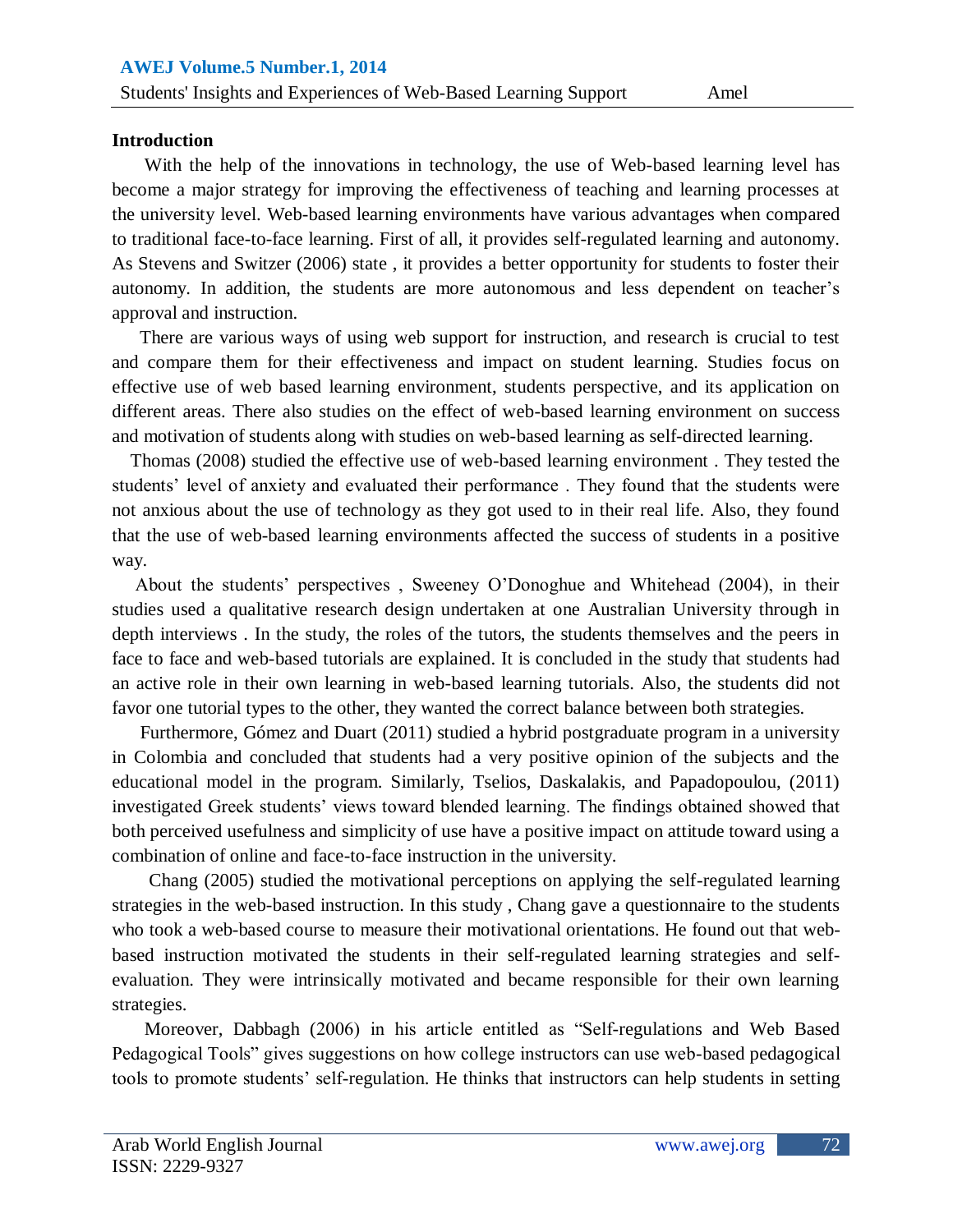their own goals , self-monitor themselves and self-evaluate their own learning process by using web-based pedagogical tools and in that way their level of achievement may be higher.

 As it can be seen from the literature , there are studies on the influence of web-based learning environment on students" achievement and attitude. Most of these studies are quantitative and attempt to establish relations among variables in relation to web-based instructions. However, an in depth understanding of students' experiences and the meaning of these experiences seem to be missing in the literature. Therefore this study will investigate university students" experiences and opinions through interviews in terms of how they adapt to the use of web-based instruction and use it to be more successful in the course. The web-based support for teaching English has been experimented at Batna University for integrating the use of technology to the students" self-studies and to provide variety in the learning environment . For that reason, its assessment based on the approaches in the literature is significant to draw lesson on the implementation of web-based learning support at universities.

#### **Research Design and Methodology**

 In this study , a qualitative phenomenological research design was used. One of the main aims of qualitative research is providing better understanding to human behavior and experiences and it emphasizes the conceptions of the subjects on the related phenomena (Bogdan and Biklen, 2007). For that reason, the concept of web-based learning was studied based on qualitative phenomenological research design to attempt exploring the perspectives of the students on webbased learning support . Within this perspective , the research questions included:

- 1- What is the meaning of web-based learning support (WBLS) for the university students ?
- 2- How do university students experience web-based learning support ?
- 3- What are the strategies that university students adapt in use of web-based learning support ?
- 4- What is the contribution that web-based learning support makes in university students" learning experiences ?

# **Context**

 The study was conducted in the Department of Foreign Languages at Batna University. The students of "Introduction to Communication Skills in English" course used the web page of their course books as the web based learning support. The main aim of the course is to help students improve their overall proficiency in the English language which will enable them to follow their departmental courses with ease. For that reason, this course attempts to develop students' four skills of English as reading, writing, listening and speaking.

 To this end , two course books and a supplementary pack was used in 2011-2012 Fall Term. One of the course books was used to develop reading and writing skills , and the other one was used to develop listening and speaking skills of the students. These course books have a web page which tries to support the self-study of the students. 5% points is allocated to web based learning studies as for the assessment part of the course to encourage the students to use the support in their self-studies.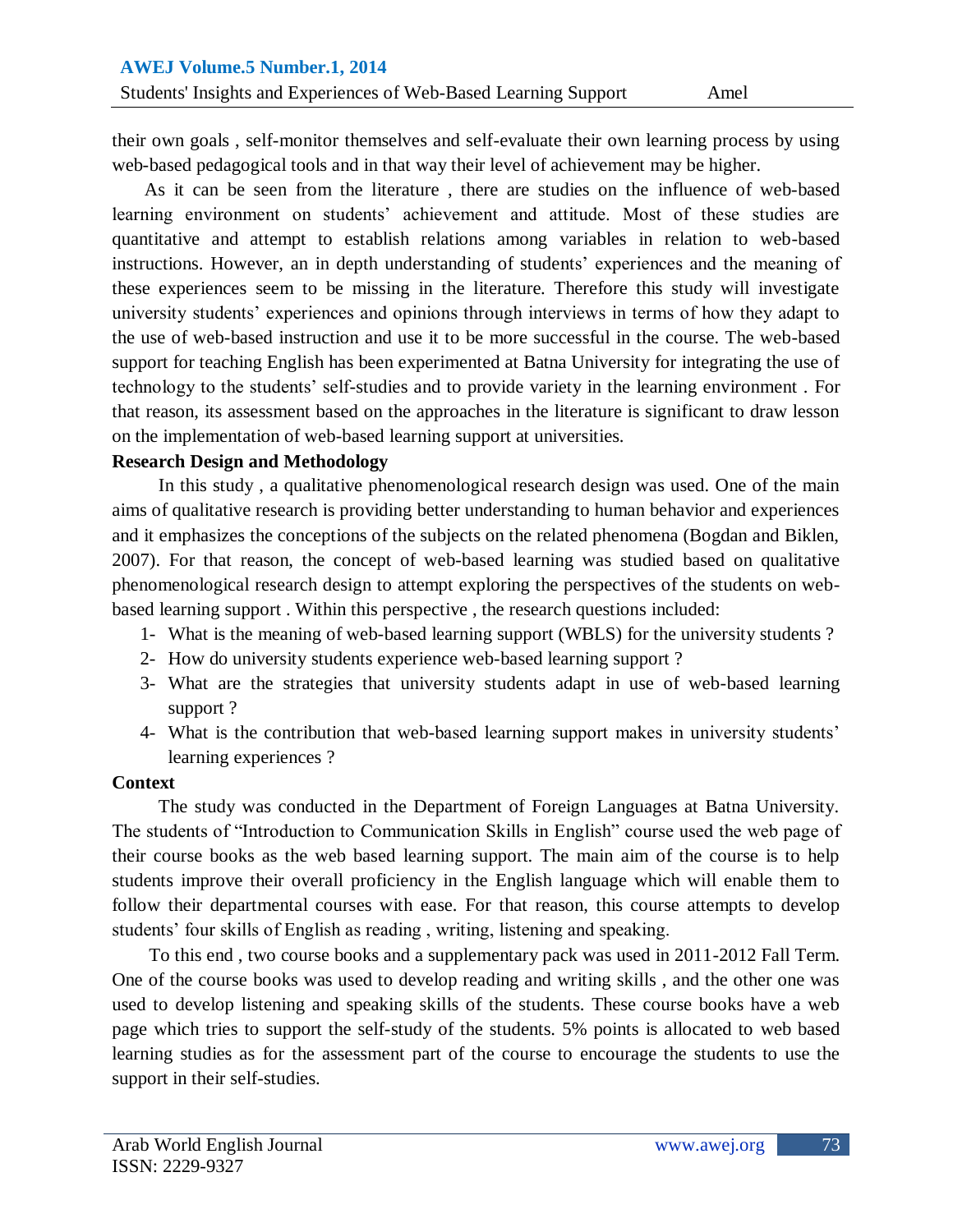To be able to use the support , the students are given an access code attached to their course books and asked to register . Then, with the login name and password they determine , they are able to open the web page and do the activities organized according to the units. Each unit has the reading texts stated in the course book, reading practices, vocabulary development activities , presentation and practice activities in grammar and writing , listening and pronunciation activities , video activities integrated activities, games, puzzles and achievement tests. Also, students may communicate with their instructors and friends asynchronously. There are computer labs at the university for students' use, but students generally prefer doing the activities at home.

#### **Participants**

 The students who participated in the study were chosen through purposive sampling strategy as a basis of qualitative research design to select information rich cases (Patton, 1990). For that reason, intensity sampling strategy was used to determine the subjects as they provide intense information about their experiences of using the web based learning support. To this end, data was gathered from the students enrolled in "Introduction to Communication Skills in English" course offered by the Department of Foreign Languages at Batna University. Out of 630 students , enrolled in the system, six students who use the support the most were chosen. These students were selected through intensity sampling because they are expected to have more experience with the web-based instruction system.

#### **Data collection procedures**

 Data were collected through in-depth semi-structured interviews. In-depth interviews "uncover the participants" views" about "how the participants frames and structures" a phenomenon (Marshall and Rossman, 2006, p.101). The interviews took half an hour and there were two parts as background questions about the participants, and content and process of web based learning support . The questions about the content and process of web based learning support covered the areas of the frequency and the reasons of the use , the favorite types of activities and the difficult ones , the problems they encountered , the solutions they found , the feelings and expectations of the users on the support, the kind of learning strategies they adopted and the differences between face to face learning and web-based learning support.

 To reach the relevant sample, first, the students who used the web-based support most were determined . Then, appointments were made for the interviews . The interviews were tape recorded with permission of the participants . They took about 25 minutes. Notes were also taken during the interviews to support the recorded data.

# **Data analysis**

 After the interviews were transcribed, qualitative content analysis was employed to analyze the data. Content analysis involves reaching in the concepts and themes that will explain the data collected. In content analysis, data is collected and the realities that are included in data are tried to be explored (Lamy & Hampel 2007, p. 277). In line with this process, the data in this study were read closely to identify the meaningful units based on the research questions and the descriptive codes such as "retention", "flexibility of time" and "controlling achievement" were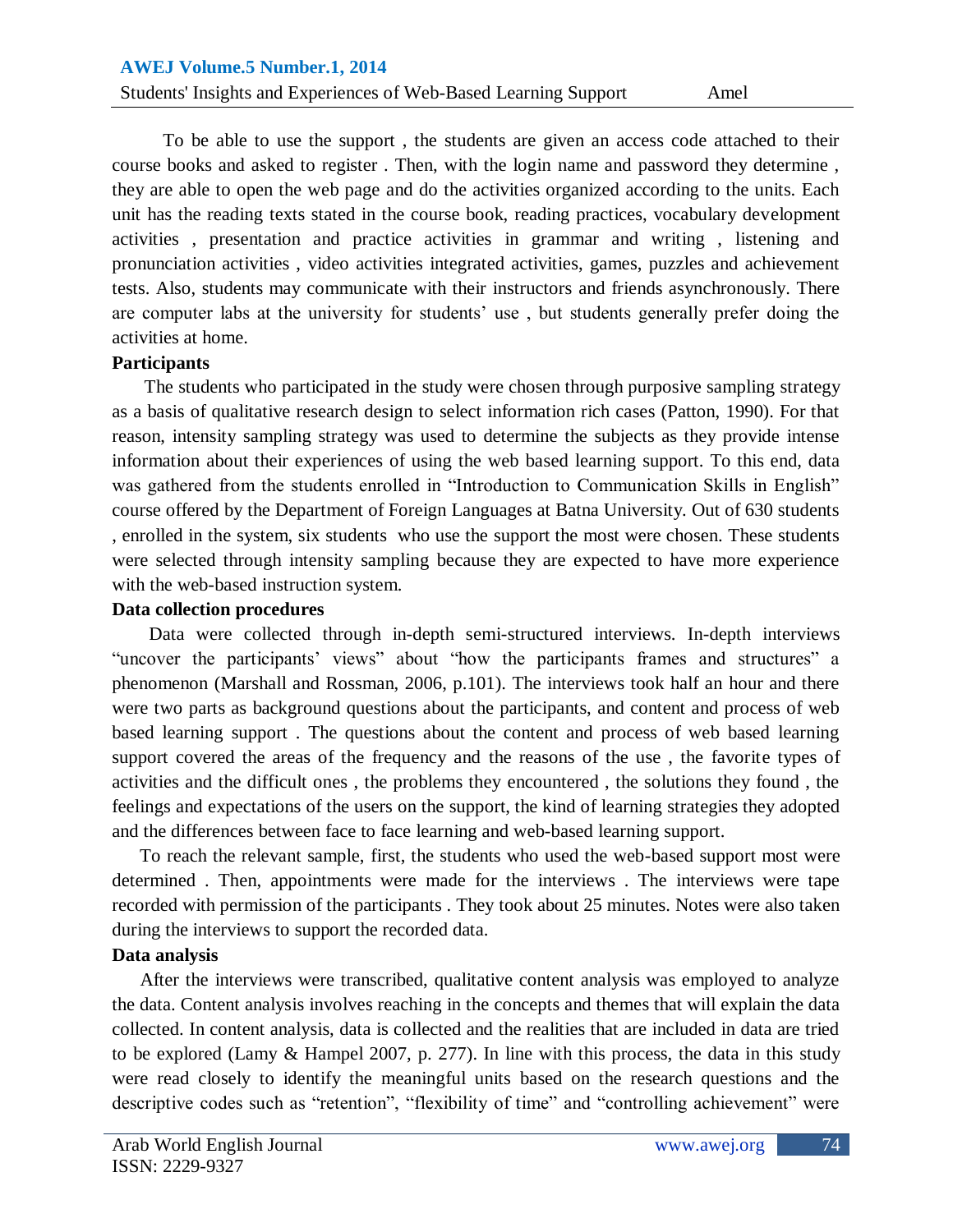assigned to these units. Later, the descriptive codes were grouped into categories such as "use of technology", "support for learning", student-centered learning experiences" and "anticipations". Then, the categories formed the themes like "meaning of web-based learning support" and learning strategies ".

# **Results**

 The data analysis produced four themes: conception of web-based learning support, use of web-based learning support, learning strategies and contribution to learning.

# *Conception of Web-based learning support*

 The conception of web-based learning support involved six meanings. The first meaning was attached to "the use of technology". The students accepted web based learning as an important source for their learning. They thought that the activities on the web-page were supportive especially in studying English. With the help of the exercises , they practiced especially their vocabulary , listening, and reading skills. Also, this support meant the consolidation of the units in their course books. As it was the collection of resources and included variety of activities, the students thought that they practiced the units that they covered in they covered in their course books and especially the trial and error techniques were helpful for them in retention of the topics. Also this support was seen a tutorial for the students. In addition, the students stated that it was suitable for different learning styles and they found this useful.

 Web-based learning was also perceived as an exam support. The students perceived it as part of homework as they used it when the activities were assigned as homework. Moreover, they found it useful in their exam studies. The students stated that they controlled their achievement before the exams and in that way they could recognize the points they need to study.

 Furthermore, web-based learning was recognized as a support for motivation. They stated that doing all the activities from the course book was sometimes boring. However, using the computer and the internet, and doing different types of activities provided higher motivation to the course.

 Moreover, by doing the activities successfully and using a web-based support in the age of technology, they claimed that they gained higher level of self-confidence. In addition, as the activities were not so difficult and they could interact with their teacher and friends while doing them, they said they were highly motivated to do the activities.

 The students referred to the support as student-centered learning experiences. They thought that web-based learning support provided self-efficacy and flexibility. They stated their own goals, they did the activities with their own strategies , they did the activities alone, in the time they liked, and in the place they wanted to study. Also, they controlled their own learning as they evaluated themselves. The students found this support helpful for individual development as they were active in their own learning process.

 Before starting to use this support, they had some anticipation. They thought they were curious about it, they recognized this support as a waste of time. Also, they were concerned about making mistakes. They thought that they would have just one attempt to do the activities and then they would not be able to try it once more. However, after using the support, they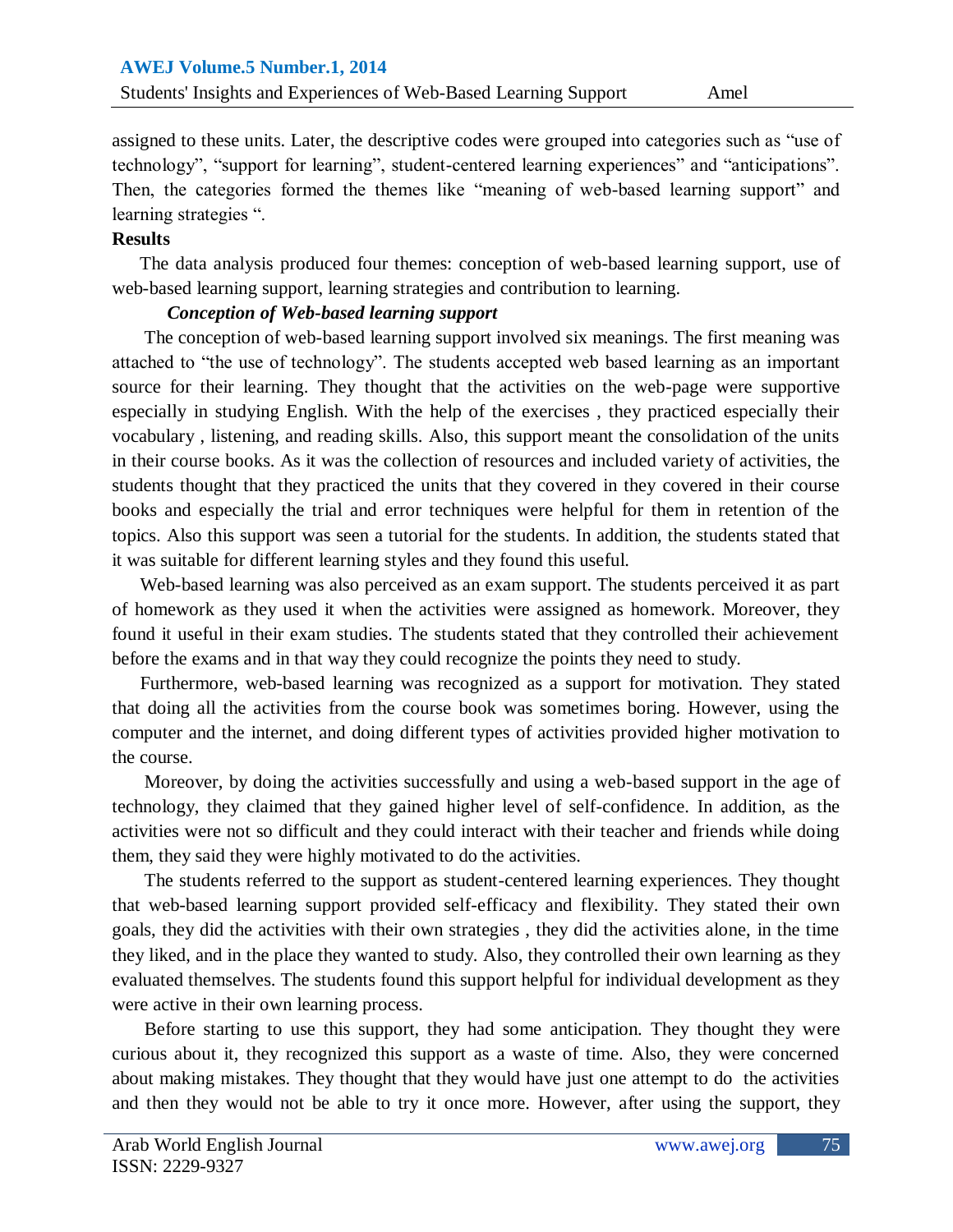changed their time and as they had the chance of doing the activities repeatedly, they thought they were learning.

# *Experiences of Web-Based Learning Support*

Students' experiences of web-based learning support can be recognized around seven concepts. It was found that while using the web-based learning support, the students preferred to use supportive materials such as the course book and dictionary. Also, the students generally used the support when the activities were assigned as homework and before the exams as an exam support.

 The activities that the students liked to use through web-based learning were grammar, vocabulary, reading and pronunciation activities. Also, some of them preferred the activities which they called "difficult". There were academic and motivational reasons for this. For the academic reasons , they thought that these activities showed them how to use the new vocabulary correctly. Also, with the help of drill and practice, they found it easy to learn and recall the new words. In addition, the usefulness of the model sentences especially in grammar and vocabulary activities were stated as the reasons for doing these activities , And for the motivational reasons , the students found these activities interesting and easy. Also, as they did fewer mistakes , they had higher grades , and this provided self-confidence for them.

 On the other hand, the activities that they found difficult were stated as listening , writing, and pronunciation and puzzle activities . As for the academic reasons, it was found that the students had comprehension problems in listening activities. They found the level of the listening activities higher and the rate of the speaking fast. Although some of the students stated it as the best activity, pronunciation activity was found difficult too, because of the difficulty that the students had in speaking. Moreover, as for the motivational reasons, these activities, especially puzzle, were found time consuming and not interesting by the students . Also, as the writing activities, the students' level of English, failure in the activities and their belief of the activities' being difficult were the reasons of difficult activities.

 Finally, the students generally did not have important problems in experiencing the support, but they found the connection to the web site and the submission process of the activities too long. Also, they found the level of listening activities above their levels.

# *Learning Strategies*

Students adapted some learning strategies to use web-based learning support. These were mostly related to self-directed learning strategies. While doing the activities, they felt that there was a teacher observing them, so they did the activities carefully. They preferred taking notes of the things that they wanted to remember. Also, they started from doing the topics that they were more familiar , and then, they did the less familiar ones . In that way, they felt more selfconfidence. Moreover, the students focused on the importance of self-directed learning. They said that, as they were flexible in terms of time and place, they organized their own learning. Also, when they did mistakes, they tried it again and again and by developing their own strategies they thought that they learnt.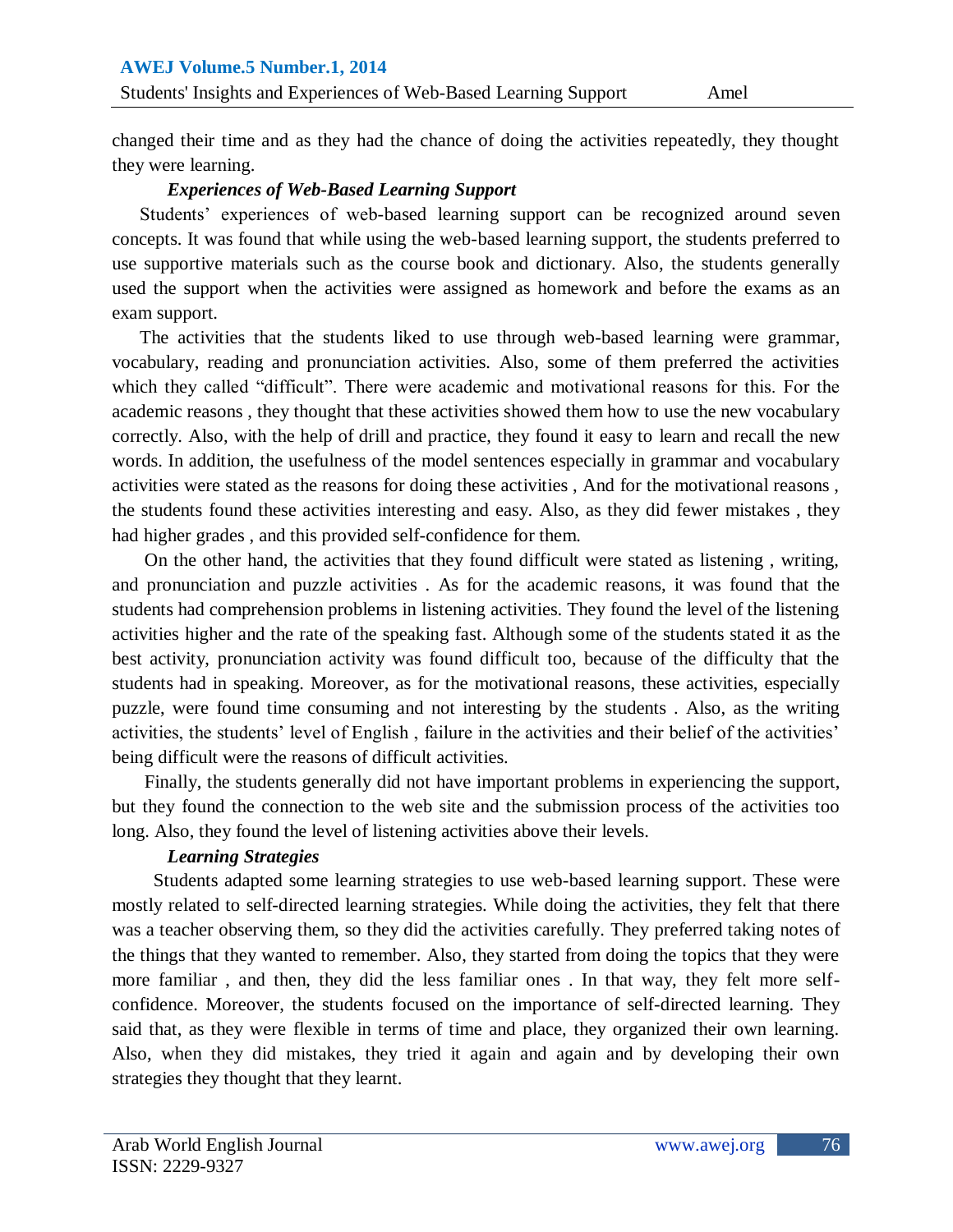Finally, students used other materials to get support while doing the activities. They used their course books to remember the units or dictionaries to find the meanings of the new words. They sometimes used e-dictionary or the electronic version of the course book.

#### *Contribution to Learning*

Web-based learning support contributed to students' learning. The students recognized the contribution especially in terms of vocabulary learning. With the help of vocabulary activities , they practiced the new vocabulary and that drill and practice activities were helpful in recalling the vocabulary. In that way, the activities contributed to their exams studies .

 Moreover, web-based learning support contributed to students "motivation. As they were using technology and multimedia, they liked the course more, they did not get bored of doing the same kind of activities and this provided higher level of motivation. Also, as they could easily recognize their success in doing the activities , they saw the activities as reinforcement to their learning. By seeing that they could do the activities, they also gain self-confidence.

 Finally, flexibility of learning was seen as a contribution. The students thought that the topics that they should study were presented on the web-page as a summary and they felt the convenience of time and place in addition to the variety of resources. In that way, they learnt according to their individual needs and this supports their learning.

#### **Conclusion**

 In the light of the findings , it can be concluded that university students had positive perceptions about web-based learning support. They use the web-based learning environment as a support for their learning process, exams and motivation for face to face learning environment . Through web-based learning support, they develop self-directed learning strategies.

However, one of the most effective reasons of the students' using web-based learning support is its being one of the course requirements, and they also generally prefer to do the activities that are assigned. For that reason, teachers using this program as a support should focus on the explanation of the benefits of using this support, and the activities to which will be assigned should be chosen carefully knowing that the students may only do the assigned ones.

 In order to create effective learning environments, teachers may benefit from the attractiveness of web- based learning materials for students. They provide various activities suitable for different learning styles. In addition, with the help of web based learning environments, students shape their own learning by deciding what to learn , when to learn , where to learn and how to learn.

 For this reason, there is a need for continuous research on this area with the growing innovation in technology and learning theories to see how effective web based environment can be used in different areas. In that way, teachers may benefit from the research on how to use web-based learning materials effectively.